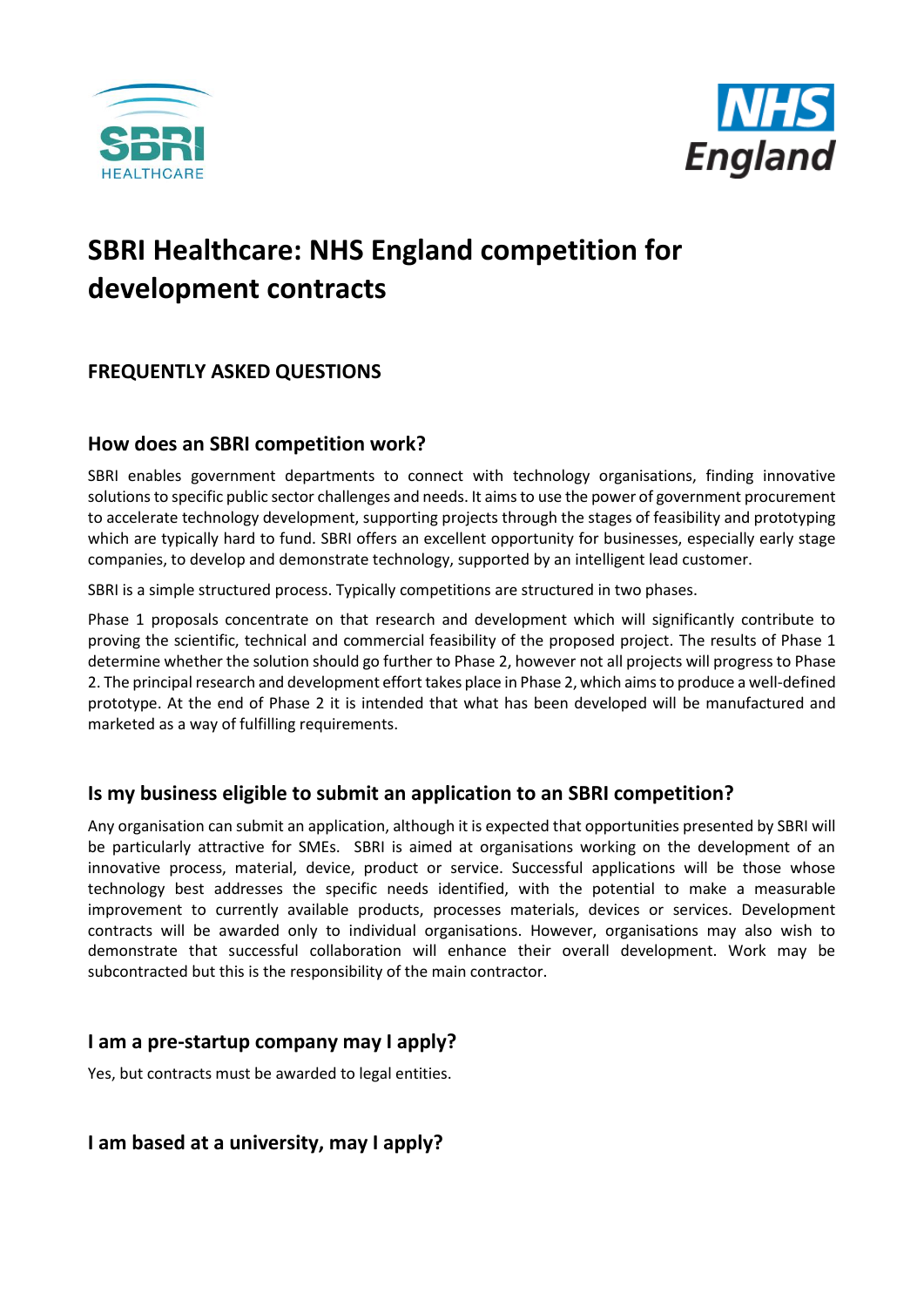Universities may apply, however they must demonstrate a route to market, *ie* the application must include a plan to commercialise the results. It is unlikely that a university will be able to demonstrate the appropriate level of commercialisation to be successful beyond Phase 1, therefore the application should explain how the product will be developed by a commercial organisation.

## **As a university should I use Full Economic Cost (fEC)?**

No. Costs should be calculated to reflect fair market value.

#### **My company is a registered charity, can I apply?**

Yes, registered charities are equally eligible to enter SBRI competitions via their trading company limited by guarantee. All organisations must demonstrate a route to market.

#### **Do I need to have a clinical partner?**

It is strongly advised that you do. The most successful applicants demonstrate an existing relationship with a named clinician or similar expert at the time of application. Ideally this will be a named NHS member of staff with whom you have had at least initial discussions about the feasibility of your project.

#### **How do I submit my application?**

All bids should be made using the SBRI Healthcare portal which can be accessed by registering your interest via the competition pages of the SBRI Healthcare website [www.sbrihealthcare.co.uk.](http://www.sbrihealthcare.co.uk/)

You must create a login using your email address and a password, via the 'Apply Now' link on the competition page. Please note: SBRI Healthcare uses a common NHS Portal (FluidReview). You may therefore already have a login profile registered with the system (eg as used with RIF and Innovation, Health and Wealth systems) – in this case log in with the same credentials rather than create a new account.

Details of the challenge and expected outcome of the projects can be found in the project documents. You are strongly advised to read all published competition documents before completing the application form.

Briefing events for businesses interested in finding out more about the competition will be held in June 2016. Please check [www.sbrihealthcare.co.uk](http://www.sbrihealthcare.co.uk/) for confirmation of dates and venues.

#### **What is the deadline for applications?**

1200hrs, 24<sup>th</sup> November 2016.

#### **How will the successful applications be chosen?**

Proposals will be selected by an expert group of selected assessors and a final assessment panel.